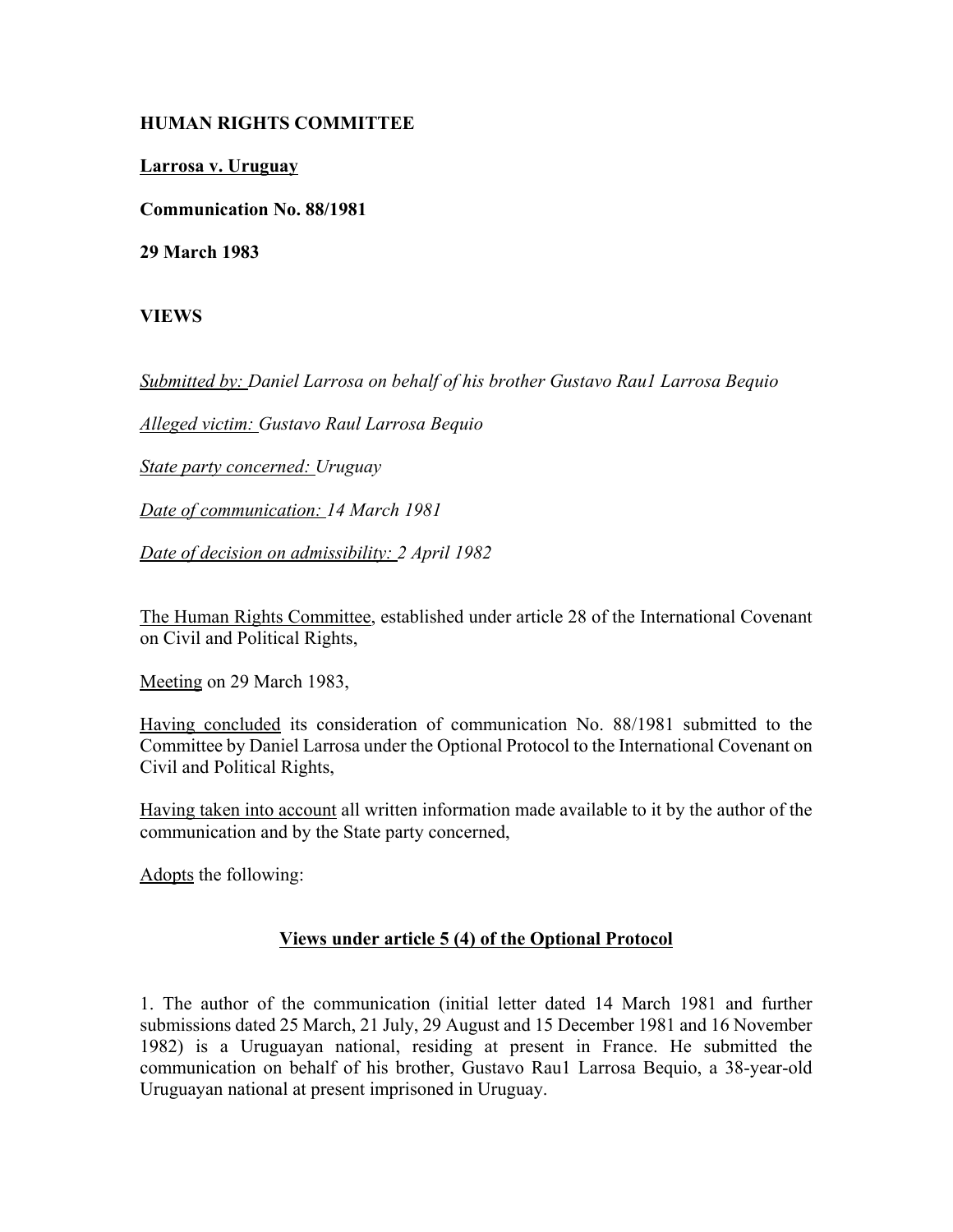2.1 The author states that his brother, who had been an active member of the political organization Frente Amplio, was arrested in Uruguay on 30 May 1972 because he was suspected of being a member of the Movimiento de Liberacion Nacional (Tupamaros). The author further alleges that his brother was kept incommunicado for a long period of time, that he has been held in several military prisons, that he is at present detained at the Penal de Libertad and that he has been subjected to torture and inhuman prison conditions. The author mentions that his brother has lost his hearing in one ear because of the beatings inflicted upon him, that his sight has diminished to an extent that he now needs glasses and that owing to the insufficient food he has lost much weight during his imprisonment. The author also mentioned that his brother is not allowed to do any exercise, to read or to write and that his mental health has suffered accordingly.

2.2 With respect to the judicial proceedings against his brother, the author states that he was charged by the Military Criminal Investigation Court of First Instance (file No. 2216, vol. 4, p. 75) with the offences of conspiracy to upset the Constitution, aiding and abetting the escape of prisoners, manufacturing or being in possession of explosive substances and kidnapping. After the pre-trial proceedings, he was prosecuted by the Military Prosecutor of First Instance, Captain (R) Roberto A. Reinoso (Navy), and convicted of the offences of kidnapping, attempts to upset the Constitution, both as an accessory and in conspiracy with others, and criminal conspiracy (under articles 61 and 281, 62 and 132, 137 and 150 of the Penal Code).

2.3 The First Military Judge of First Instance rejected the 12-year sentence requested by the Military Prosecutor on the grounds that it had been miscalculated and reduced it to a 9-year sentence.

2.4 The sentence was appealed and the case went to the Supreme Court of Military Justice, which upheld the decision of the Court of First Instance on 11 September 1979 but increased the prison term to 10 years and imposed security .measures for one to five years. The judgement by the Supreme Military Court can be considered final since no further remedies at law are available to modify it. Moreover, because security measures have been imposed, it is impossible to obtain release from custody or release on parole, since the security measures have to be served, once the main term is completed, and these can last for up to five years.

2.5 With respect to the conditions of his imprisonment, the author alleges that his brother has been removed from prison on several occasions in order to be tortured, that he is often punished by the prison authorities and not allowed to receive visits or parcels. He adds that his brother was punished in mid-October 1980 for unknown reasons and that since then, up to March 1981, he has been allowed to receive only one visit on 21 February 1981. He has also been held in what is called "La Isla", a prison wing of small cells without windows, where the artificial light is left on 24 hours a day and there is a cement bed and a hole in the floor for a WC; the prisoner was kept in solitary confinement there for more than one months there are cases of people who have spent more than 90 days in "La Isla".

2.6 By letter of 21 July 1981, the author informed the Committee that he had withdrawn his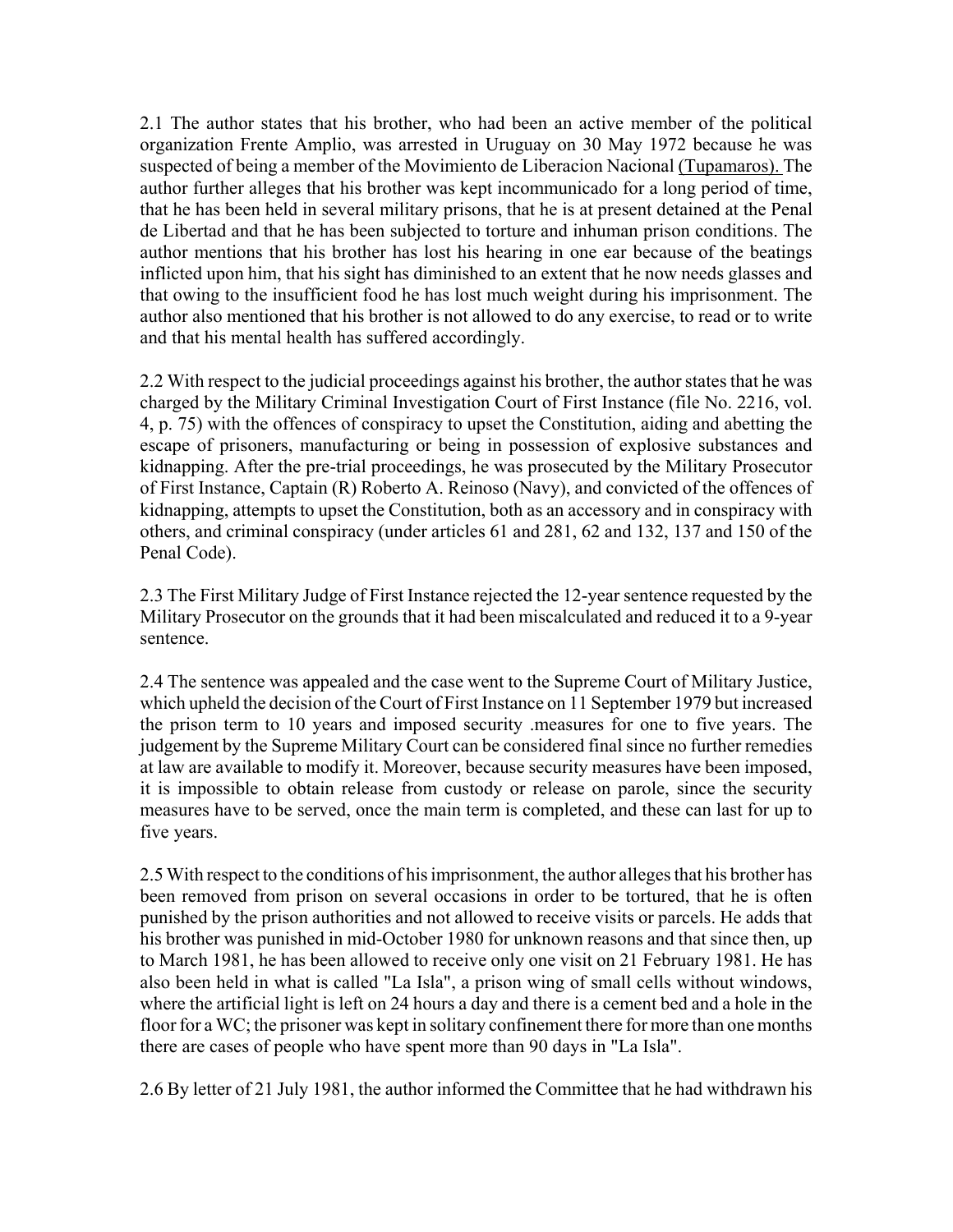complaint to the Inter-American Commission on Human Rights and enclosed a copy of his withdrawal.

2.7 The author claims that his brother is a victim of violations of articles 2 (1) and (3), 6, 7, 10 and 14 of the International Covenant on Civil and Political Rights.

3. By its decision of 13 October 1981, the Working Group of the Human Rights Committee transmitted the communication under rule 91 of the provisional rules of procedure to the State party concerned, requesting information and observations relevant to the question of admissibility of the communication. The Working Group also requested the State party to give the Committee information on the state of health of Gustavo Rau1 Larrosa Bequio.

4. By a further letter of 15 December 1981, the author requested that his brother be furnished with copies of the material pertaining to the proceedings in the case.

5. The Human Rights Committee took note that no submission had been received from the State party concerning the question of the admissibility of the communication. On the basis of the information before it, the Committee found that it was not precluded by article 5 (2) (a) of the Optional Protocol from considering the communication. The Committee was also unable to conclude that, in the circumstances of this case, there were effective remedies available to the alleged victim which he had failed to exhaust. Accordingly, the Committee found that the communication was not inadmissible under article 5 (2) (b) of the Optional Protocol.

6. On 2 April 1982, the Human Rights Committee therefore decided:

(a) That the Communication was admissible in so far as it related to events said to have occurred on or after 23 March 1976, the date on which the Covenant and the Optional Protocol entered into force for Uruguay;

(b) That, in accordance with article 4 (2) of the Optional Protocol, the State party should be requested to submit to the Committee, within six months of the date of the transmittal to it of this decision, written explanations or statements clarifying the matter and the remedy, if any, that may have been taken by it;

(c) That the State party should be informed that the written explanations or statements submitted by it under article 4 (2) of the Optional Protocol must relate primarily to the substance of the matter under consideration. The Committee stressed that, in order to perform its responsibilities, it required specific responses to the allegations which had been made by the author of the communication and the State party's explanations of the actions taken by it. The State party was requested, in this connection, to enclose copies of any court orders or decisions of relevance to the matter under consideration;

(d) That the State party should be requested to furnish the Committee with information on the present state of health of Gustavo Larrosa and the medical treatment given to him;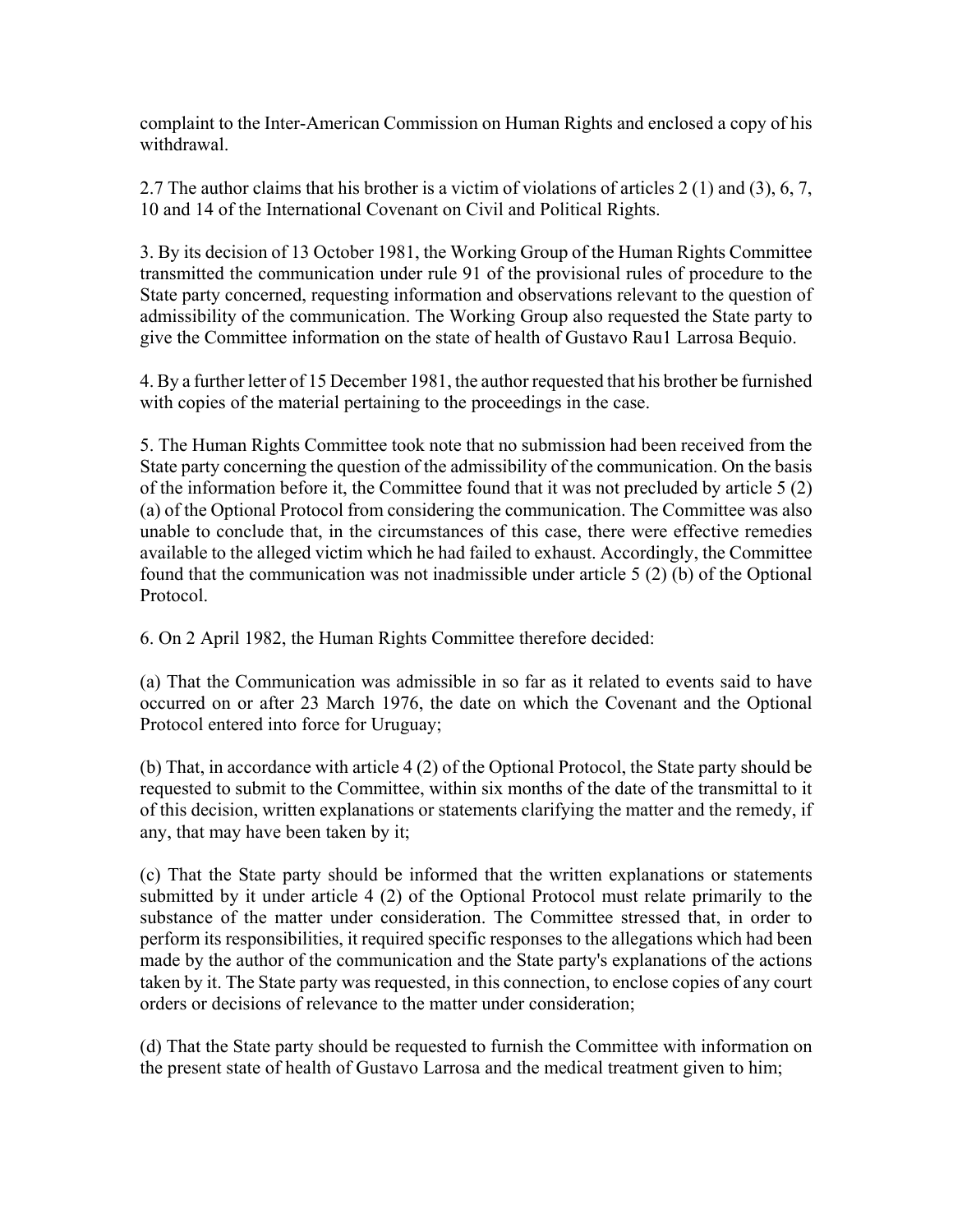(e) That the State party should be requested to transmit copies of the material pertaining to the case of Gustavo Larrosa and to grant him the opportunity to communicate directly with the Committee.

7.1 On 18 June 1982, 17 days after the transmittal to the State party of the decision on admissibility, the State party submitted a note which appears to be a late submission under rule 91, asserting, inter alia, that the communication contains serious errors:

"First, it is stated that Mr. Larrosa was tried in September 1979, i.e., seven years after his arrest. This is completely untrue. The actual date of the proceedings against Mr. Larrosa was 4 September 1972. The date mentioned by the complainant is the one on which the judgement of second instance was rendered. At that time the sentence was increased from 9 to 10 years as a result of the appearance of fresh evidence of the offences provided for in articles 150 and 132 (6) of the Ordinary Penal Code: criminal conspiracy and action to upset the Constitution. In other words, the increased sentence was not arbitrary but was based on new and duly substantiated facts .... With regard to the allegations of ill-treatment, the Government of Uruguay rejects the assertions made in this communication."

7.2 By a note of 24 June 1982, the State party supplemented its earlier submission without, however, referring to the Committee's decision on admissibility. It stated, inter alia, that:

"as a member of the subversive organization Movimiento de Liberacion Nacional, (National Liberation Movement) enrolled in Column 15, services sector, this person set up a mechanic's workshop for the purpose of concealing certain of that organization's activities. What is known in subversive jargon as a "berretin" was constructed on the premises, i.e. an underground hiding place for weapons or persons. A photographer from Police Headquarters in Montevideo was abducted and held prisoner there by the subversives."

7.3 By a note of 23 August 1982, the State party referred to its previous submission of 24 June 1982 as a response to the Committee's decision on admissibility.

8.1 In his submission under rule 93 (3), dated 16 November 1982, the author states that his brother was retired on 2 June 1982 without, however, appearing before a judge; that the tribunal was neither competent nor independent and that he had no opportunity to prepare his defence properly, to communicate with counsel of his own choosing, or to present witnesses on his behalf.

8.2 With respect to his brother's state of health, the author deplores that the State party has not complied with the Committee's specific request for information.

8.3 With respect to the current treatment of his brother at Libertad Prison, the author indicates that the State party has not commented on his initial allegation, in particular, that the Uruguayan Government has not explained why Gustavo Larrosa has been subjected to frequent punishment, nor indicated when his visiting rights were suspended and the reason for taking that step.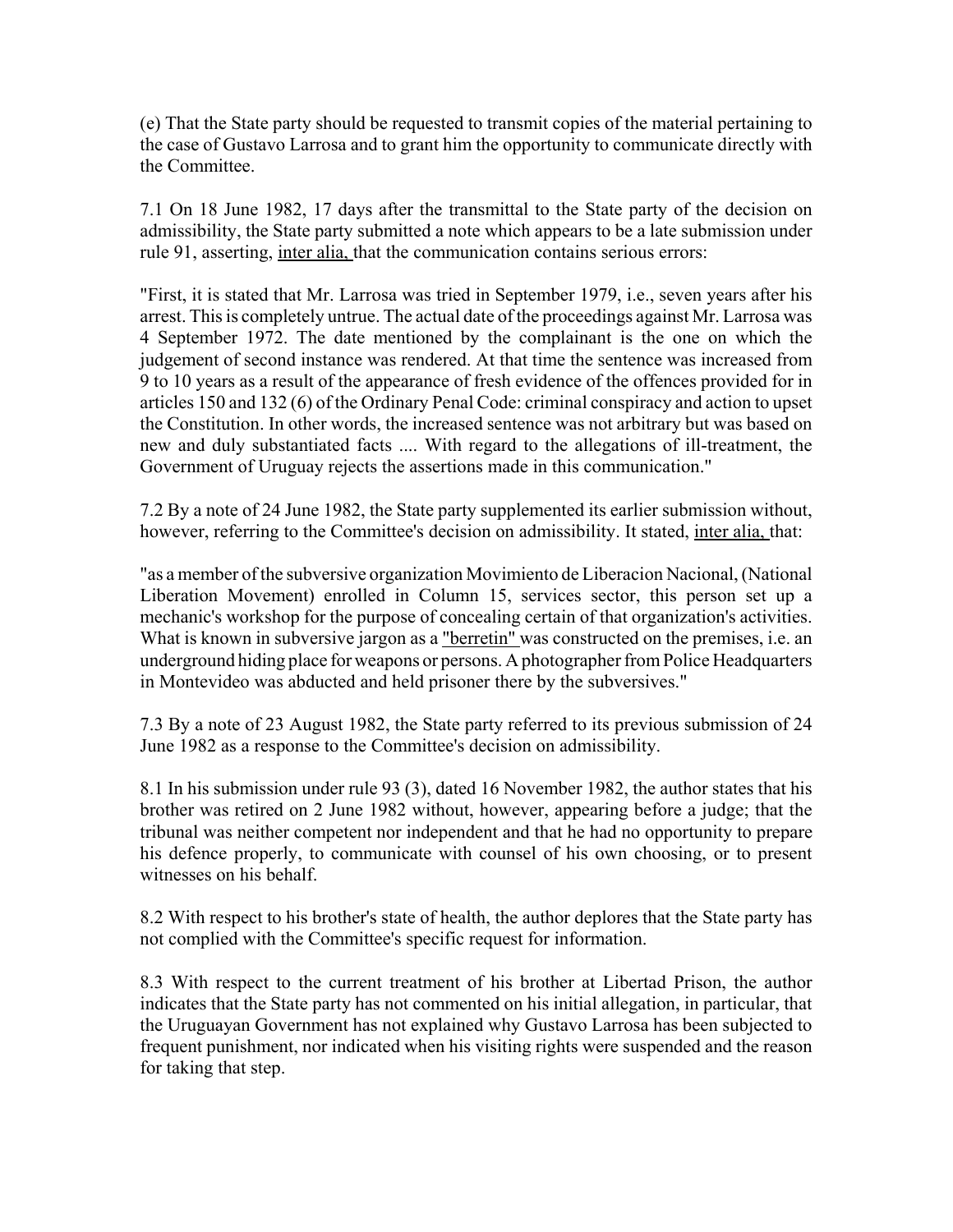8.4 The author also deplores that, according to the information available to him, the State party has not complied with the Committee's request that copies of the material pertaining to this case should be transmitted to Gustavo Larrosa and that he should be granted the opportunity to communicate directly with the Committee.

9. The Committee has considered the present communication in the light of all information made available to it by the parties, as provided in article 5 (1) of the Optional Protocol.

10.1 The Committee decides to base its views on the following facts which have either been essentially confirmed by the State party or are uncontested except for denials of a general character offering no particular information or explanation.

10.2 Events prior to the entry into force of the Covenant: Gustavo Raul Larrosa Bequio was arrested on 30 May 1972 as a suspected member of the Movimiento de Liberacion Nacional (Tupamaros). Criminal proceedings were instituted against him on 4 September 1972.

10.3 Events subsequent to the entry into force of the Covenant: On 11 September 1979, the Supreme Court of Military Justice upheld the decision of the Court of First Instance, but increased the prison term to 10 years and imposed security measures from one to five years. Gustavo Larrosa has been frequently punished at prison, and from October 1980 to March 1981 he was allowed to receive only one visit. He has also been held in what is called "La Isla", a prison wing of small cells without windows, where the artificial light is left on 24 hours a day and the prisoner was kept in solitary confinement for over a month.

11.1 In formulating its views, the Human Rights Committee also takes into account the following considerations, which reflect a failure by the State party to furnish the information and clarifications necessary for the Committee to formulate final views on a number of important issues.

11.2 In operative paragraphs 3, 4 and 5 of its decision on admissibility of 2 April 1982, the State party was requested to enclose copies of any court orders or decisions relating to this case, to furnish information on the present state of health of Gustavo Larrosa, to transmit copies of the Committee's case file to Gustavo Larrosa and to grant him the opportunity to communicate directly with the Committee. The Committee notes with regret that it has not received the information requested nor any confirmation that Gustavo Larrosa has been informed of the proceedings before the Committee and given the possibility of communicating directly with the Committee.

11.3 With respect to the state of health of the alleged victim, the Committee finds that the author's allegations as to his brother's loss of hearing in one ear, loss of weight and impaired vision called for more precise information from the State party. Similarly, with respect to general prison conditions and the allegations of ill-treatment made by the author, the State party has adduced no evidence that these allegations have been adequately investigated. A refutation of these allegations in general terms, as contained in the State party's submissions, is not sufficient.